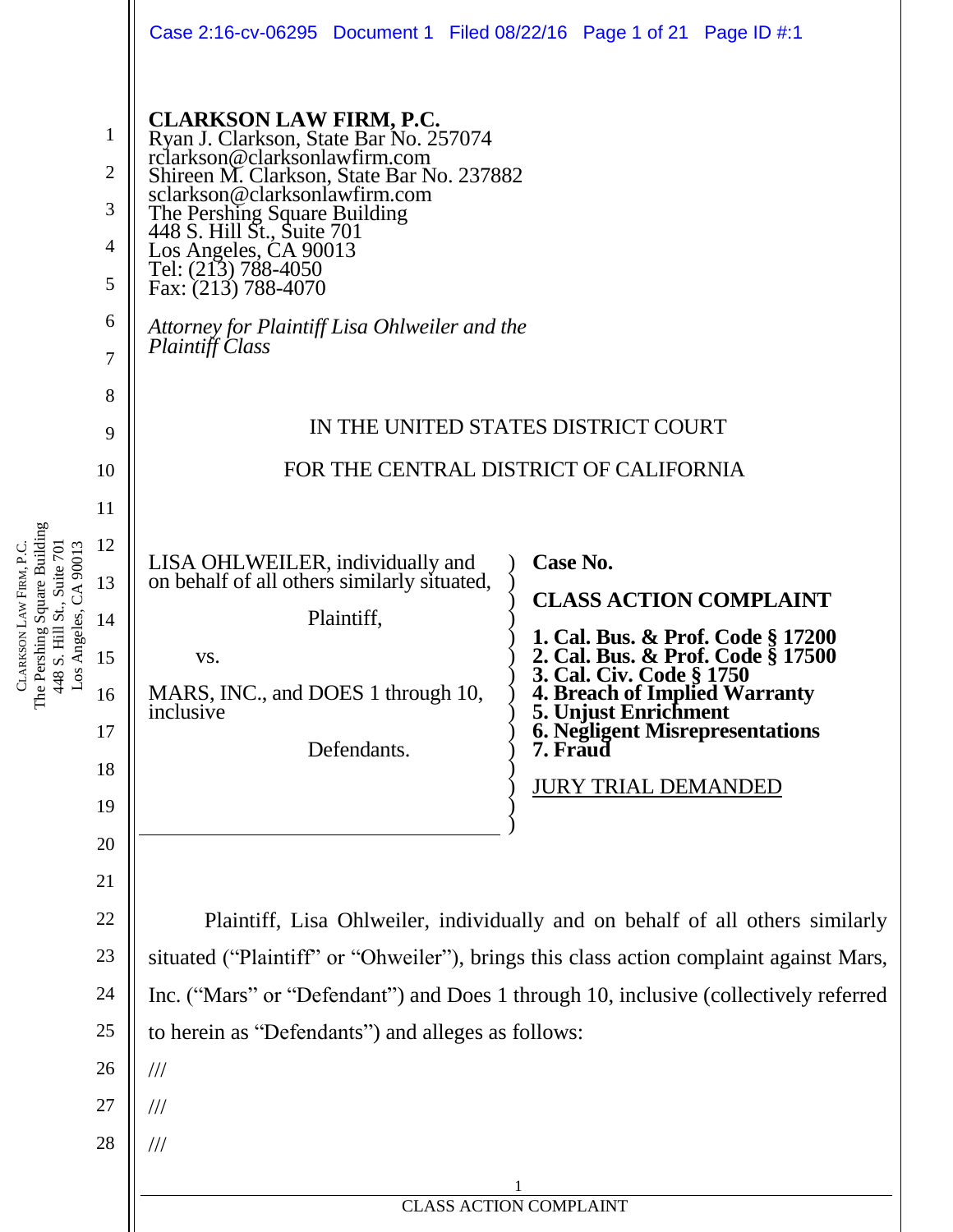## **I. NATURE OF THE ACTION**

1. This is a class action lawsuit brought on behalf of all purchasers of M&M's Minis tube products (the "Product(s)") (pictured below). Mars falsely and deceptively misrepresents the quantity of candies contained in each unit of Product by way of its packaging.



2. At all relevant times, Mars has packaged the Products in tube containers, the contents of which cannot be seen or felt at the time of purchase. The packaging of the Products leads the reasonable consumer to believe he or she is purchasing a container full of the advertised candies. In reality, the Product is consistently underfilled by 30% or more (represented by the red line pictured above). The empty space, or "slack-fill," present in the Products' packaging is nonfunctional and therefore unlawful. This misleading practice allows Mars to save a considerable amount of money on food production costs to the detriment of unsuspecting consumers.

3. The non-transparent containers of the Products are invariably covered with brightly colored, non-transparent graphic-covered wrappings so that Plaintiff

1

2

3

4

5

6

7

8

9

10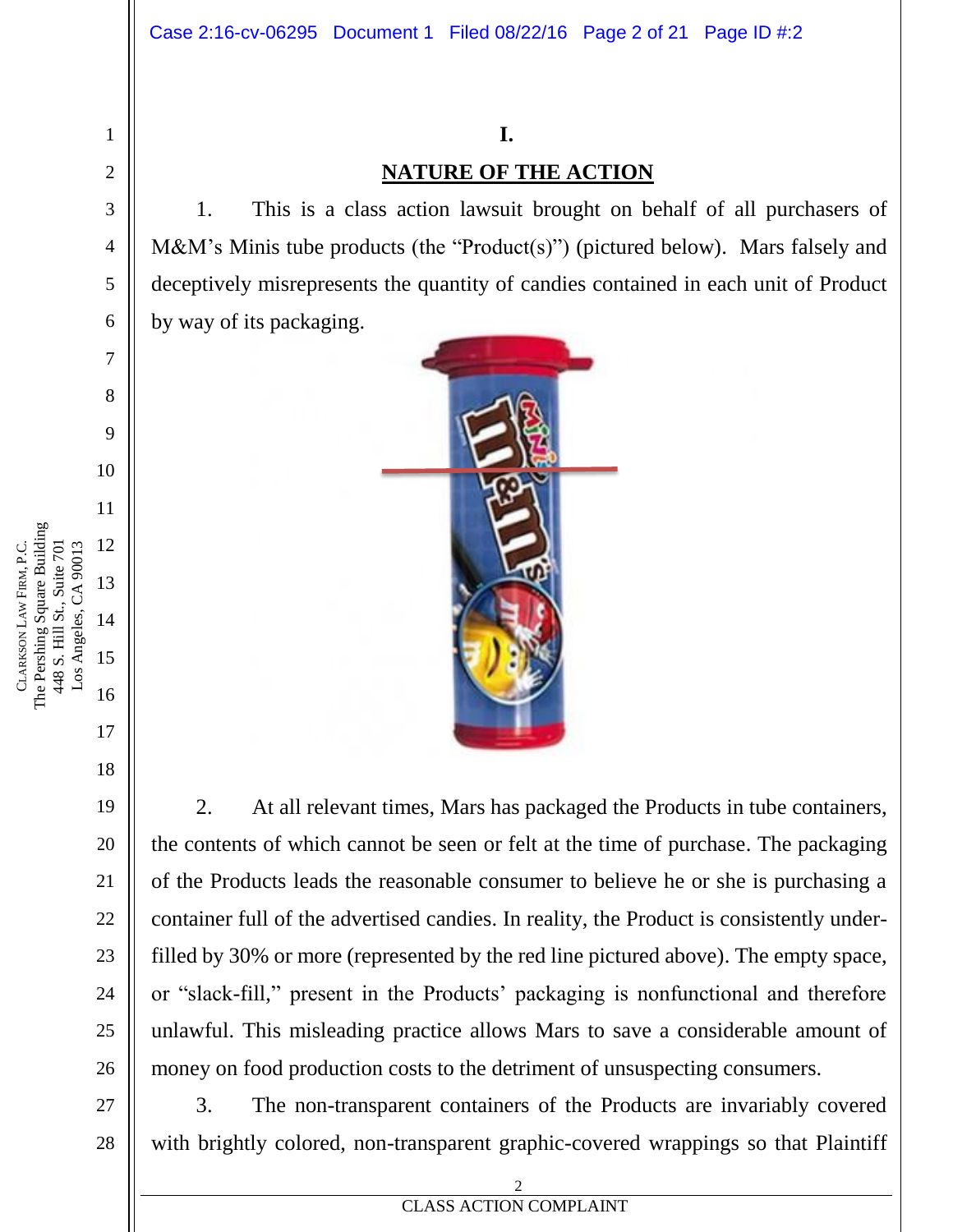and Class members cannot see the non-functional slack-fill in the container. As shown above, the size of the containers in comparison to the volume of the Products contained therein makes it appear as though Plaintiff and Class members are buying more than what is actually being sold.

4. Plaintiff, on behalf of herself and the proposed class, seeks damages, restitution and injunctive relief against Defendants for false and misleading advertising in violation of Business & Professions Code Section 17200, *et seq*., Business & Professions Code Section 17500, *et seq*., Civil Code Section 1750, *et seq*., breach of the implied warranty of merchantability, unjust enrichment, negligent misrepresentation, and fraud.

5. Defendants were placed on statutory notice of their false and misleading claims pursuant to California Civil Code Section 1782(a).

#### **II.**

#### **JURISDICTION AND VENUE**

6. This Court has subject matter jurisdiction of this action pursuant to 28 U.S.C. §1332 of the Class Action Fairness Act of 2005 because: (i) there are 100 or more class members, (ii) there is an aggregate amount in controversy exceeding \$5,000,000, exclusive of interest and costs, and (iii) there is minimal diversity because at least one plaintiff and defendant are citizens of different states. This Court has supplemental jurisdiction over any state law claims pursuant to 28 U.S.C. § 1367.

7. Pursuant to 28 U.S.C. § 1391, this Court is the proper venue for this action because a substantial part of the events, omissions, and acts giving rise to the claims herein occurred in this District. Plaintiff is a citizen of California, resides in this District, and her purchase of the Product was made in this District. Moreover, Defendants receive substantial compensation from sales in this District, and Defendants made numerous misrepresentations which had a substantial effect in this District, including, but not limited to, label, packaging, and internet advertisements, among other advertising.

1

2

3

4

5

6

7

8

9

10

11

12

13

14

15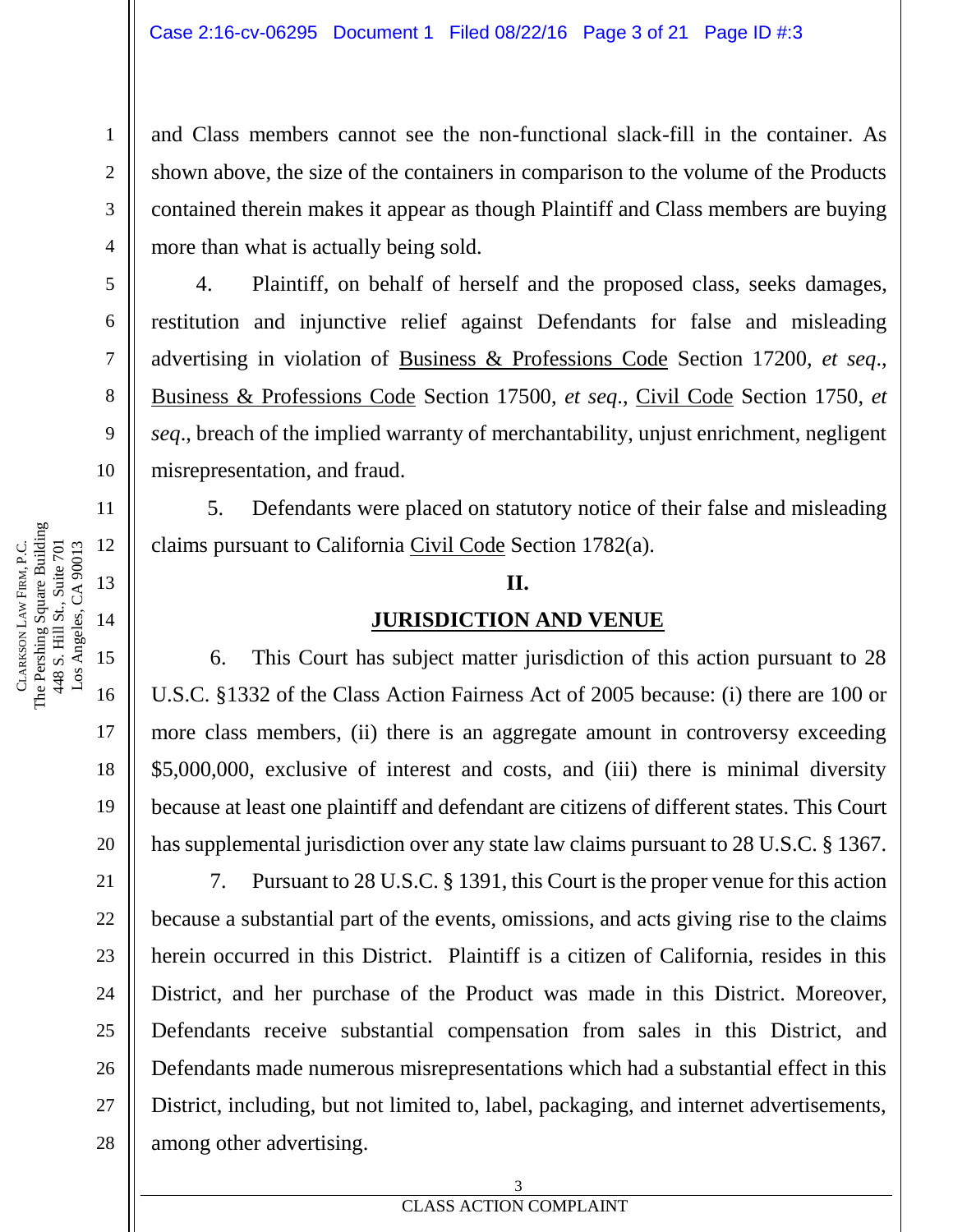8. Defendants are subject to personal jurisdiction in California based upon sufficient minimum contacts which exist between Defendants and California. Defendants are authorized to do and doing business in California.

#### **III.**

#### **PARTIES**

9. Plaintiff is, and at all times relevant hereto was, an individual residing in Los Angeles County, California, which is located in the federal judicial district for the Central District of California. Plaintiff purchased the M&M's Minis from a Los Angeles supermarket in 2016. After purchasing the Product, Plaintiff subsequently learned the Product was under-filled with candies and contained an unlawful amount of slack-fill to the tune of approximately 30% or more. In making her purchase, Plaintiff relied upon the packaging which was prepared and approved by Defendants and their agents and disseminated statewide and nationwide and designed to encourage consumers to purchase the Product.

10. Mars International, Inc. is a corporation headquartered in McLean, Virginia. Mars maintains its principal business office at 6885 Elm St., McLean, VA 22101. Mars, directly and through its agents, has substantial contacts with and receives substantial benefits and income from and through the State of California. Mars is the owner, manufacturer, and distributor of the Product, and is the company that created and/or authorized the false, misleading, and deceptive advertisements and/or packaging and labeling for the Product.

11. The true names and capacities, whether individual, corporate, associate, or otherwise of certain manufacturers, distributors, and/or their alter egos sued herein as DOES 1 through 10 inclusive are presently unknown to Plaintiff who therefore sues these individuals and/or entities by fictitious names. Plaintiff will seek leave of this Court to amend the Complaint to show their true names and capacities when the same have been ascertained. Plaintiff is informed and believes and based thereon alleges that DOES 1 through 10 were authorized to do and did business in the Central

1

2

3

4

5

6

7

8

9

10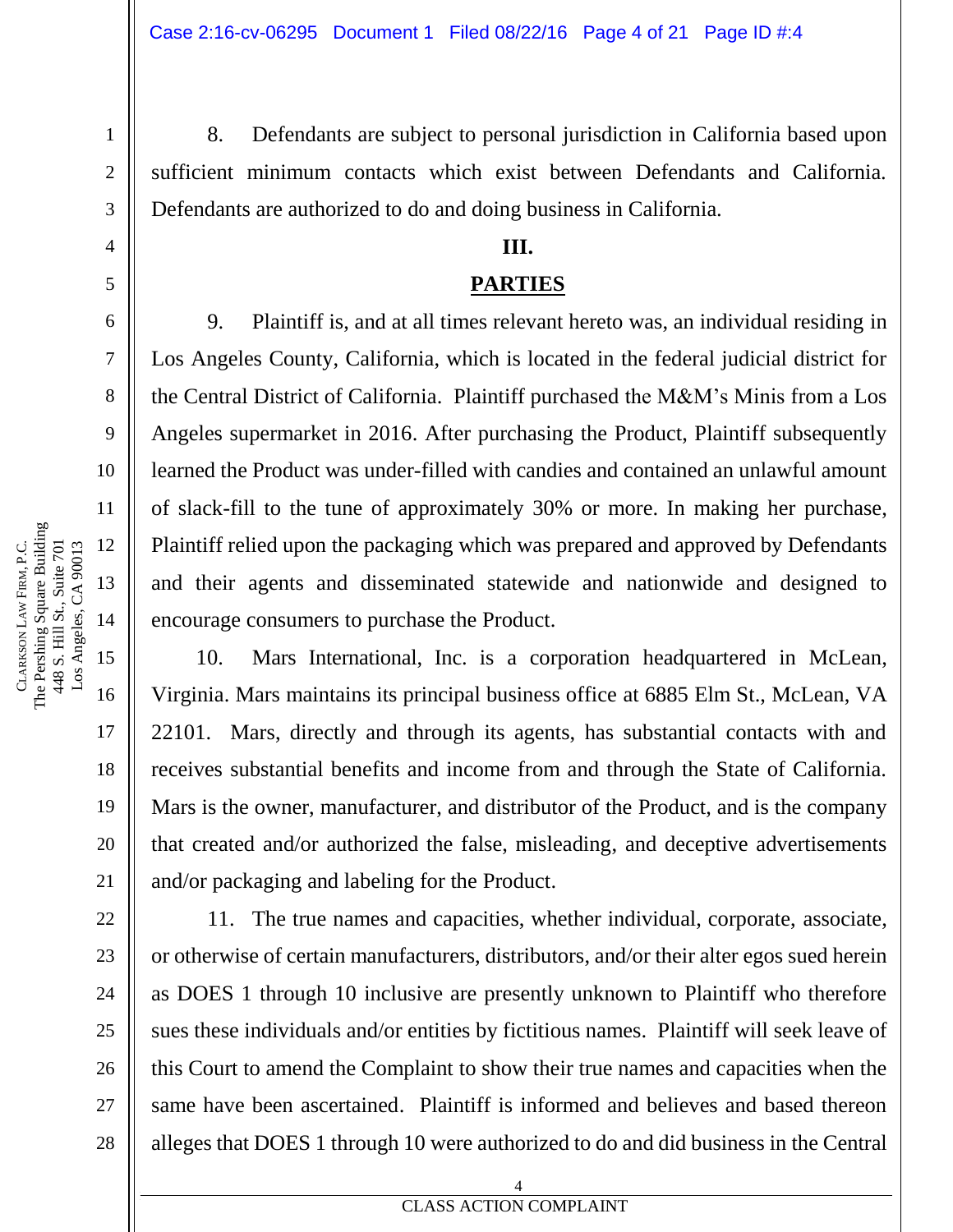District of California. Plaintiff is further informed and believes and based thereon alleges that DOES 1 through 10 were and/or are, in some manner or way, responsible for and liable to Plaintiff for the events, happenings, and damages hereinafter set forth below.

12. Plaintiff is informed and believes, and based thereon alleges that at all times relevant herein each of these individuals and/or entities was the agent, servant, employee, subsidiary, affiliate, partner, assignee, successor-in-interest, alter ego, or other representative of each of the remaining defendants and was acting in such capacity in doing the things herein complained of and alleged.

13. In committing the wrongful acts alleged herein, Defendants planned and participated in and furthered a common scheme by means of false, misleading, deceptive, and fraudulent representations to induce members of the public to purchase the Products. Defendants participated in the making of such representations in that it did disseminate or cause to be disseminated said misrepresentations.

14. Defendants, upon becoming involved with the manufacture, advertising, and sale of the Products, knew or should have known that the Products were being under-filled, and thus the packaging of the Product was misleading. Defendants affirmatively misrepresented the quantity of the Products' contents in order to convince the public and the Products' consumers to purchase and consume the Products, resulting in profits of millions of dollars or more to Defendants, all to the damage and detriment of the consuming public.

### **IV.**

### **CLASS ACTION ALLEGATIONS**

15. Plaintiff brings this action on her own behalf and on behalf of all other persons similarly situated. The Classes which Plaintiff seeks to represent are:

a. All persons residing in the United States who purchased the Product for personal use and not for resale during the time period August 22, 2012, through the present. Excluded from the Class are Defendants' officers,

1

2

3

4

5

6

7

8

9

10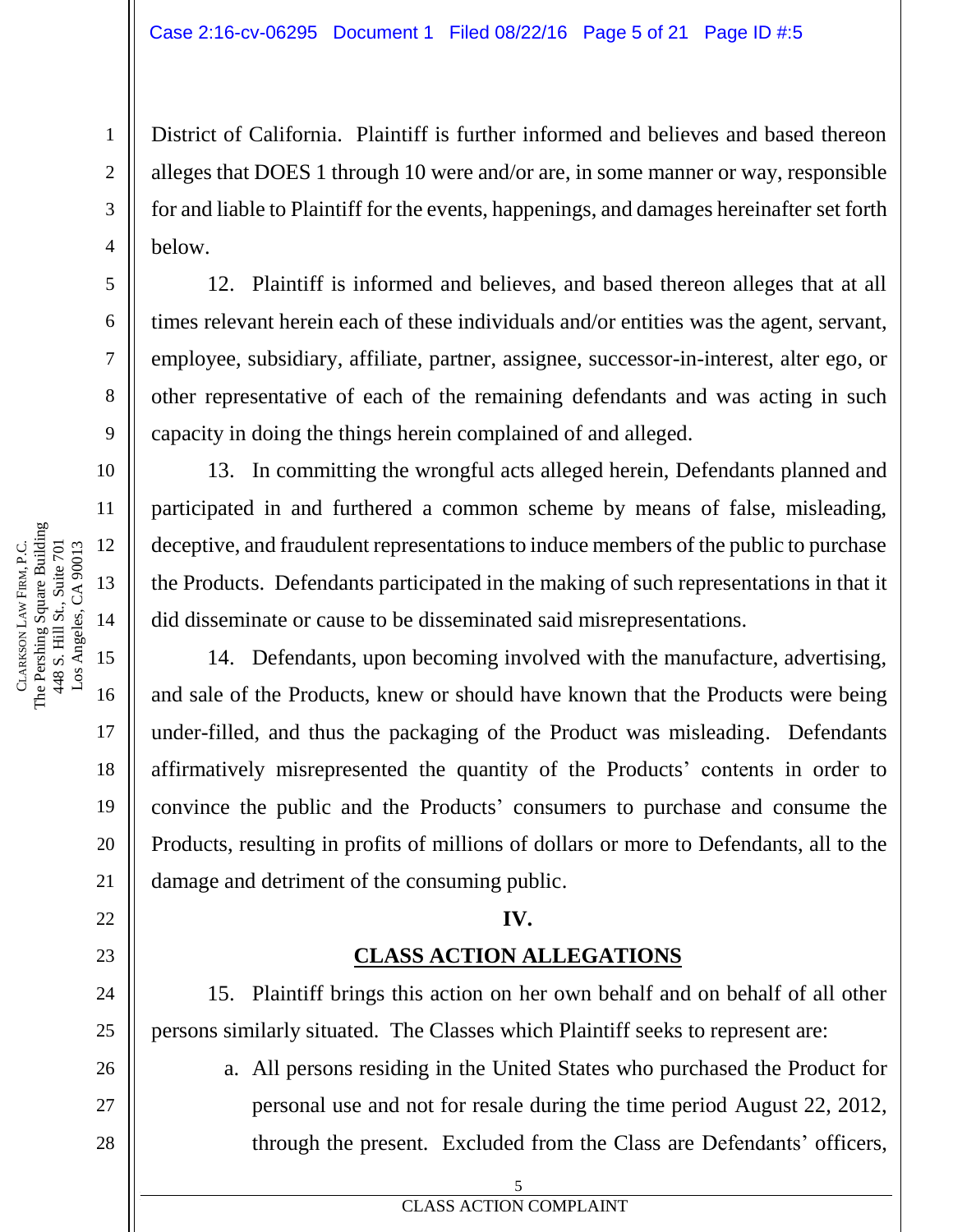directors, and employees, and any individual who received remuneration from Defendants in connection with that individual's use or endorsement of the Product.

b. All persons residing in the State of California who purchased the Product for personal use and not for resale during the time period August 22, 2012, through the present. Excluded from the Class are Defendants' officers, directors, and employees, and any individual who received remuneration from Defendants in connection with that individual's use or endorsement of the Product.

16. The Class comprises many thousands of persons throughout the United States and California, the joinder of whom is impracticable, and the disposition of their claims in a Class Action will benefit the parties and the Court. The Class is sufficiently numerous because millions of units of the Product have been sold in the United States and State of California during the time period August 22, 2012, through the present (the "Class Period").

17. There exist common questions of law and fact which predominate over questions which may affect individual Class members. Common questions of law and fact include, but are not limited to, the following:

- a. Whether Defendants' conduct is an unlawful business act or practice within the meaning of Business and Professions Code section 17200, *et seq*.;
- b. Whether Defendants' conduct is a fraudulent business act or practice within the meaning of Business and Professions Code section 17200, *et seq*.;
- c. Whether Defendants' advertising is untrue or misleading within the meaning of Business and Professions Code section 17500, *et seq*.;
- d. Whether Defendants made false and misleading representations in their advertising and packaging of the Product;

6

**EXECUTES EXECUTES EXECUTES EXECUTE DOCUMPLAINT** 

1

2

3

4

5

6

7

8

9

10

11

17

18

19

20

21

22

23

24

25

26

27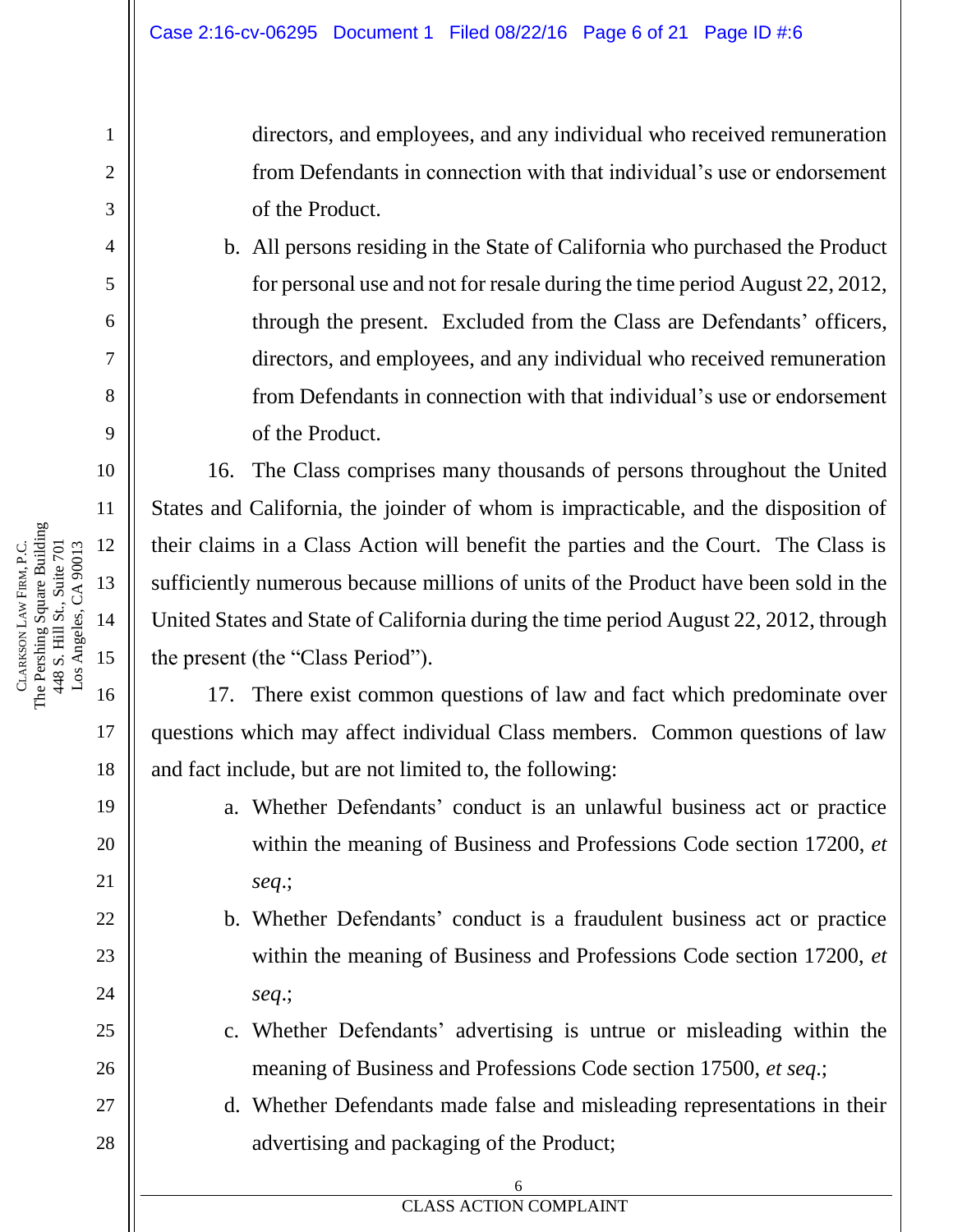21

22

23

24

25

1

- e. Whether Defendants knew or should have known that the representations were false;
- f. Whether Defendants represented that the Product has characteristics, benefits, uses, or quantities which the Product does not have;
- g. Whether Defendants warranted that the Product contained an adequate amount of candies for a container of its size;
- h. Whether Defendants warranted that the Product is legal for sale in the United States;
- i. Whether Defendants breached these warranties; and
- j. Whether Defendants committed statutory and common law fraud by doing so.

18. Plaintiff's claims are typical of the claims of the Class, and Plaintiff will fairly and adequately represent and protect the interests of the Class. Plaintiff has retained competent and experienced counsel in class action and other complex litigation.

19. Plaintiff and the Class have suffered injury in fact and have lost money as a result of Defendants' false representations. Indeed, Plaintiff purchased the Product under the belief that they were appropriately filled. Plaintiff relied on Defendants' packaging and would not have purchased the Product if she had known that the Product did not have the characteristics, ingredients, uses, benefits, or quantities as represented.

20. A class action is superior to other available methods for fair and efficient adjudication of this controversy. The expense and burden of individual litigation would make it impracticable or impossible for Class members to prosecute their claims individually.

26 27 28 21. The trial and litigation of Plaintiff's claims are manageable. Individual litigation of the legal and factual issues raised by Defendants' conduct would increase delay and expense to all parties and the court system. The class action device presents

The Pershing Square Building FIRM, P.C. 448 S. Hill St., Suite 701 448 S. Hill St., Suite 701 LAW CLARKSON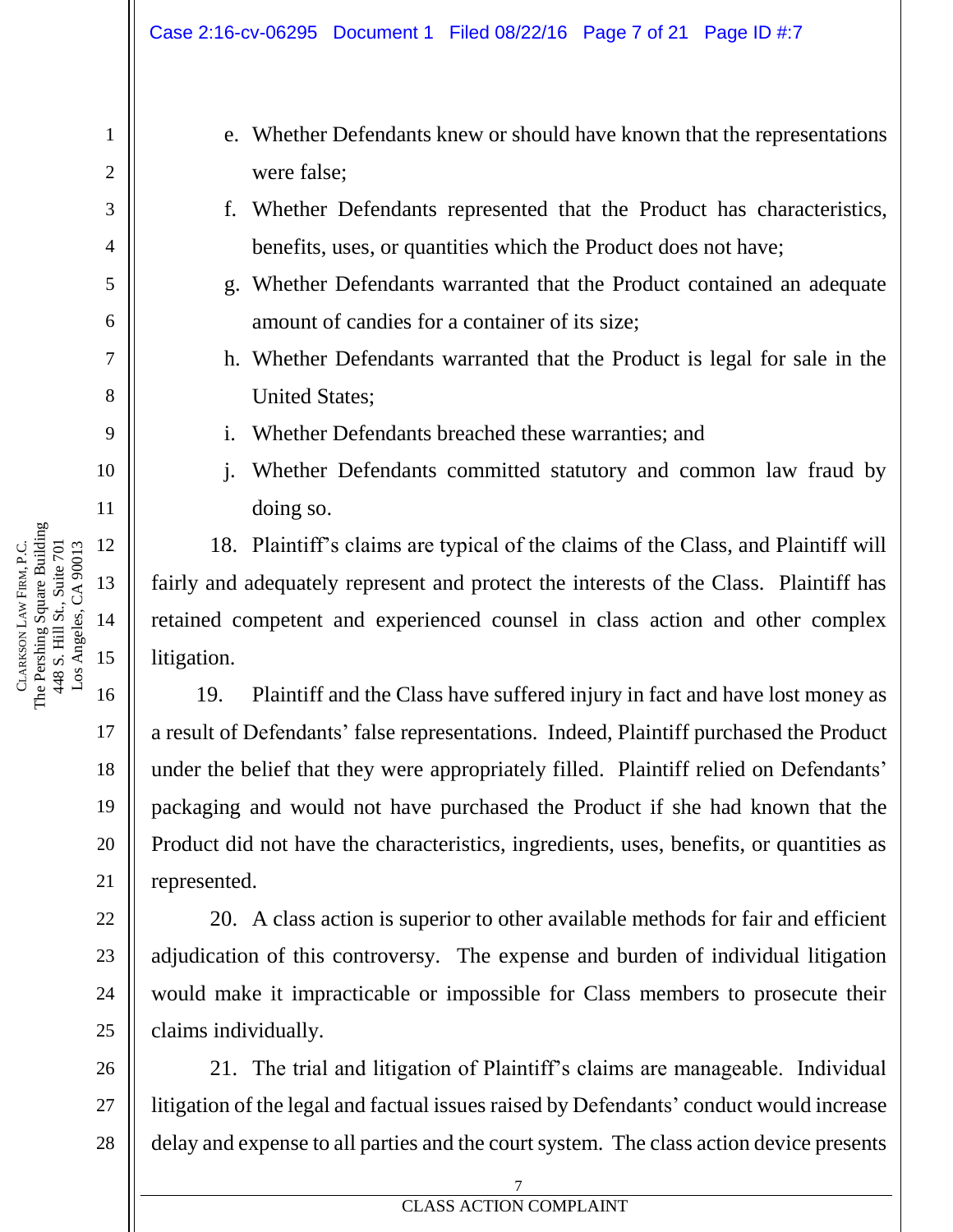far fewer management difficulties and provides the benefits of a single, uniform adjudication, economies of scale, and comprehensive supervision by a single court.

22. Defendants have acted on grounds generally applicable to the entire Class, thereby making final injunctive relief and/or corresponding declaratory relief appropriate with respect to the Class as a whole. The prosecution of separate actions by individual Class members would create the risk of inconsistent or varying adjudications with respect to individual members of the Class that would establish incompatible standards of conduct for Defendants.

23. Absent a class action, Defendants will likely retain the benefits of their wrongdoing. Because of the small size of the individual Class members' claims, few, if any, Class members could afford to seek legal redress for the wrongs complained of herein. Absent a representative action, the Class members will continue to suffer losses and Defendants will be allowed to continue these violations of law and to retain the proceeds of their ill-gotten gains.

#### **V.**

#### **FACTUAL BACKGROUND**

24. The Product is marketed and sold at retailers across California and the United States with the packaging at issue.

25. Defendants regularly employed slack-filled packaging to mislead consumers into believing they were receiving more than they actually were.

26. Defendants lacked any lawful justification for doing so. Under the Federal Food Drug and Cosmetic Act (herein "FDCA"), Section 403(d) (codified as 21 U.S.C. § 343(d)), a food shall be deemed misbranded "[i]f its container is so made, formed, or filled as to be misleading." Consumer protection laws of the fifty states and the District of Columbia correspond to the requirements of the FDCA, 21 U.S.C. §§ 343 *et seq*.

27. According to 21 C.F.R. 100.100:

In accordance with section 403(d) of the act, a food shall be deemed to be

1

2

3

4

5

6

7

8

9

10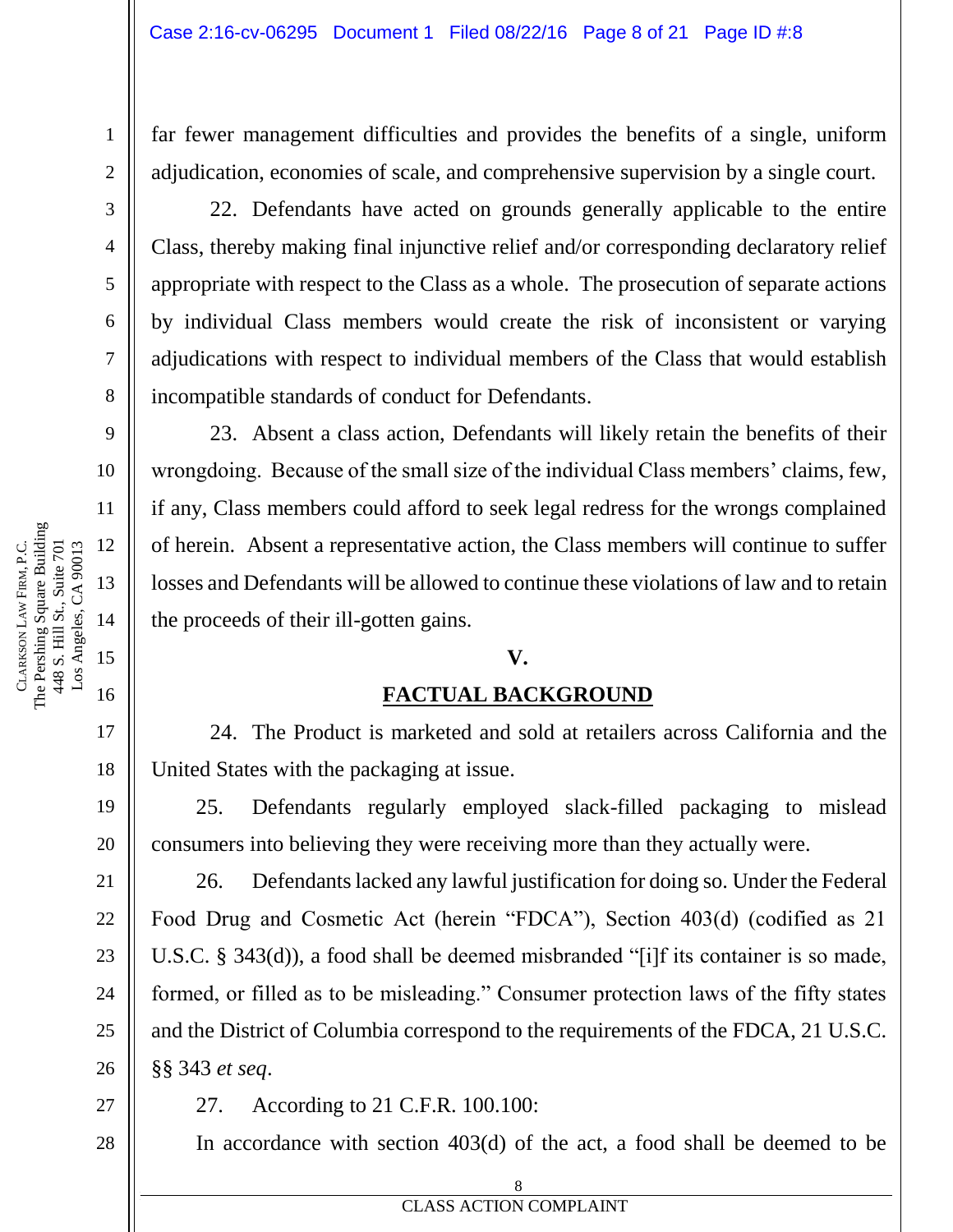misbranded if its container is so made, formed, or filled as to be misleading. (a) A container that does not allow the consumer to fully view its contents shall be considered to be filled as to be misleading if it contains nonfunctional slackfill. Slack-fill is the difference between the actual capacity of a container and the volume of product contained therein. Nonfunctional slack-fill is the empty space in a package that is filled to less than its capacity for reasons other than:

(1) Protection of the contents of the package;

(2) The requirements of the machines used for enclosing the contents in such package;

(3) Unavoidable product settling during shipping and handling;

(4) The need for the package to perform a specific function (e.g., where packaging plays a role in the preparation or consumption of a food), where such function is inherent to the nature of the food and is clearly communicated to consumers;

(5) The fact that the product consists of a food packaged in a reusable container where the container is part of the presentation of the food and has value which is both significant in proportion to the value of the product and independent of its function to hold the food, e.g., a gift product consisting of a food or foods combined with a container that is intended for further use after the food is consumed; or durable commemorative or promotional packages; or

(6) Inability to increase level of fill or to further reduce the size of the package (e.g., where some minimum package size is necessary to accommodate required food labeling (excluding any vignettes or other non-mandatory designs or label information), discourage pilfering, facilitate handling, or accommodate tamper-resistant devices).

26 27 28 28. However, none of the above provisions apply to the Products. Defendants deliberately incorporated non-functional slack-fill in its packaging of the Products in order to deceive the consumers, including Plaintiff and members of the Class.

CLARKSON

LAW

The Pershing Square Building

FIRM, P.C.

1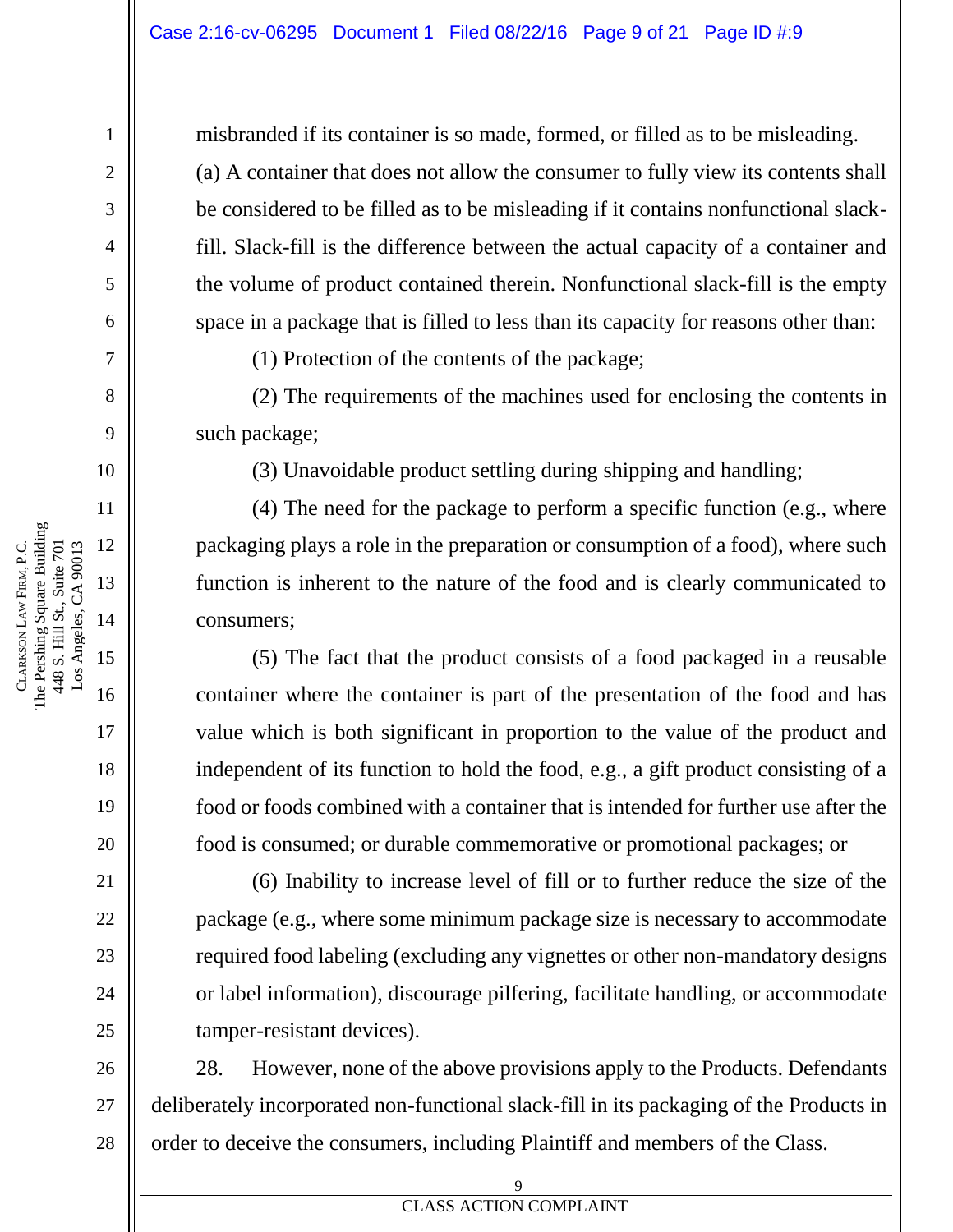29. Plaintiff and members of the Class relied on and were deceived by Defendants' misleading slack-filled packaging. Plaintiff purchased slack-filled packages of Defendants' M&M's Minis Products. In reliance on Defendants' product packaging, Plaintiff and Class members believed that they were getting more of the Products than was actually being sold. Had Plaintiff and Class members known that exclusive of functional headspace, Defendants' Products contained significant nonfunctional slack-fill, they would not have bought the Products.

30. Plaintiff did not know, and had no reason to know, that Defendants' misbranded food products were slack-filled and misbranded, given the fact that the containers are not transparent and thus give no indication as to actual quantity. Had Plaintiff known Defendants' packaging was slack-filled she would not have bought the slack-filled Products. Because of Defendants' slack-fill packaging violations these products were misbranded and could not be legally held or sold.

31. Upon information and belief, Plaintiff alleges that during the course of the deception, Defendants have sold millions of units of the Product based upon the misleading size of the Product container.

32. Plaintiff and the Class have suffered injury in fact and have lost money as a result of Defendants' unlawful slack-fill. Indeed, Plaintiff paid an unwarranted premium for these products. Plaintiff would not have purchased the Product if she had known that the containers were not adequately filled.

33. Defendants' false and misleading packaging should be enjoined due to the false, misleading, and/or deceptive nature of Defendants' inadequately filled containers. In addition, Defendants should be compelled to provide restitution and damages to consumers who paid a premium price for the Product due to Defendants' representation that it contained an adequate amount of candies for a container of its size.

27 ///

///

28

The Pershing Square Building 12 Los Angeles, CA 90013 FIRM, P.C. 448 S. Hill St., Suite 701 448 S. Hill St., Suite 701 Los Angeles, CA 90013 13 LAW 14 CLARKSON 15 16

1

2

3

4

5

6

7

8

9

10

11

17

18

19

20

21

22

23

24

25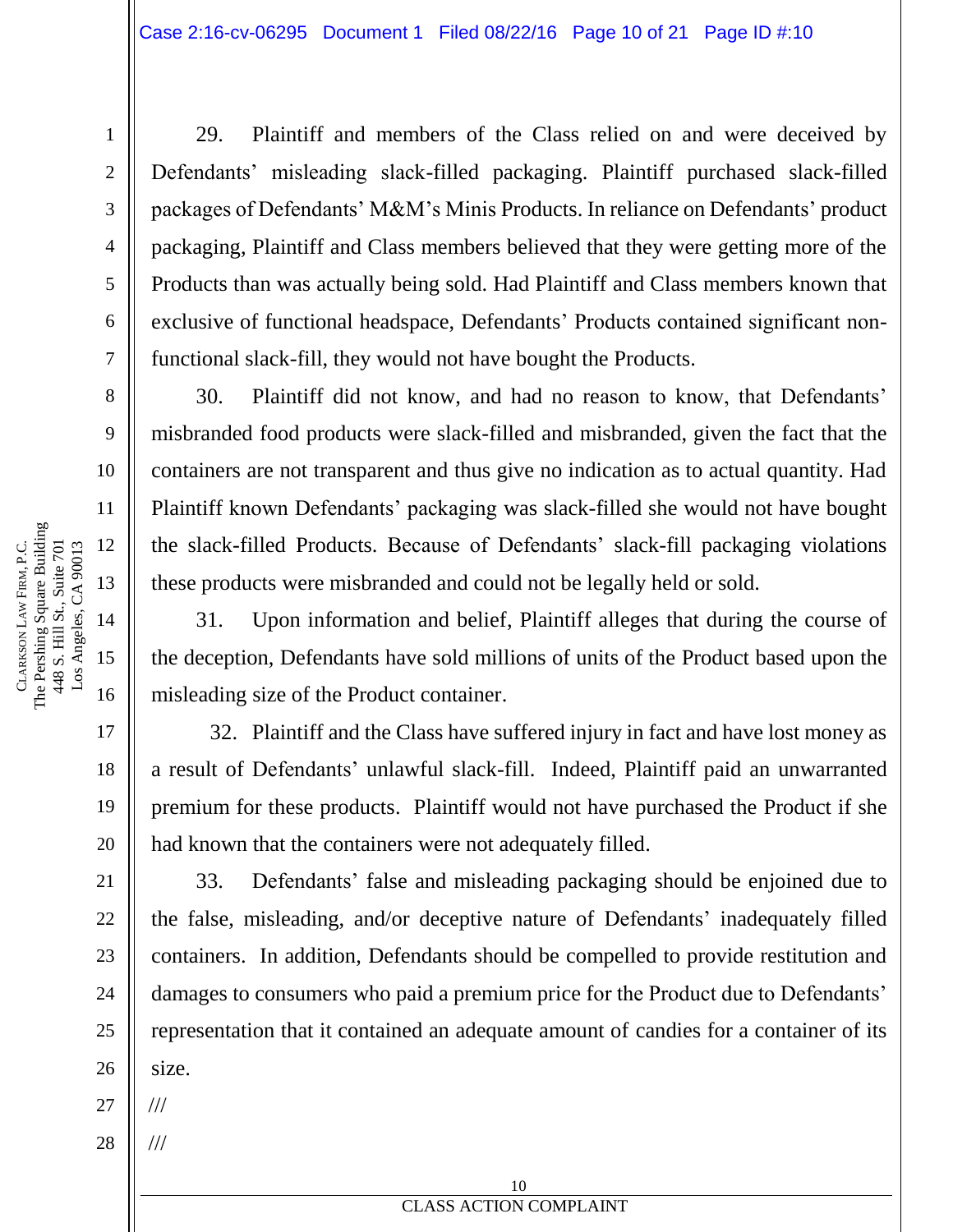# **FIRST CAUSE OF ACTION FALSE AND MISLEADING ADVERTISING IN VIOLATION OF BUSINESS & PROFESSIONS CODE § 17200,** *et seq***.**

#### **(By Plaintiff against all Defendants)**

34. Plaintiff repeats and realleges the allegations set forth above, and incorporate the same as if set forth herein at length.

35. This cause of action is brought pursuant to Business and Professions Code § 17200, *et seq*., on behalf of a Class consisting of all persons who purchased the Product in the United States for personal use and not for resale during the time period August 22, 2012, through the present. Excluded from the Class are Defendants' officers, directors, and employees, and any individual who received remuneration from Defendants in connection with that individual's use or endorsement of the Product.

36. In the alternative, this cause of action is brought pursuant to Business and Professions Code § 17200, *et seq*., on behalf of a Class consisting of all persons who purchased the Product in the State of California for personal use and not for resale during the time period August 22, 2012, through the present. Excluded from the Class are Defendants' officers, directors, and employees, and any individual who received remuneration from Defendants in connection with that individual's use or endorsement of the Product.

37. Defendants are subject to California's Unfair Competition Law, Cal. Bus. & Prof. Code 17200, *et seq*. The UCL provides, in pertinent part: "Unfair competition shall mean and include unlawful, unfair or fraudulent business practices and unfair, deceptive, untrue or misleading advertising…"

38. Defendants' packaging of the Product, as alleged in the preceding paragraphs, is false, deceptive, misleading, and unreasonable.

39. Defendants are aware that the packaging of the Product is false, deceptive,

1

2

3

4

5

6

7

8

9

10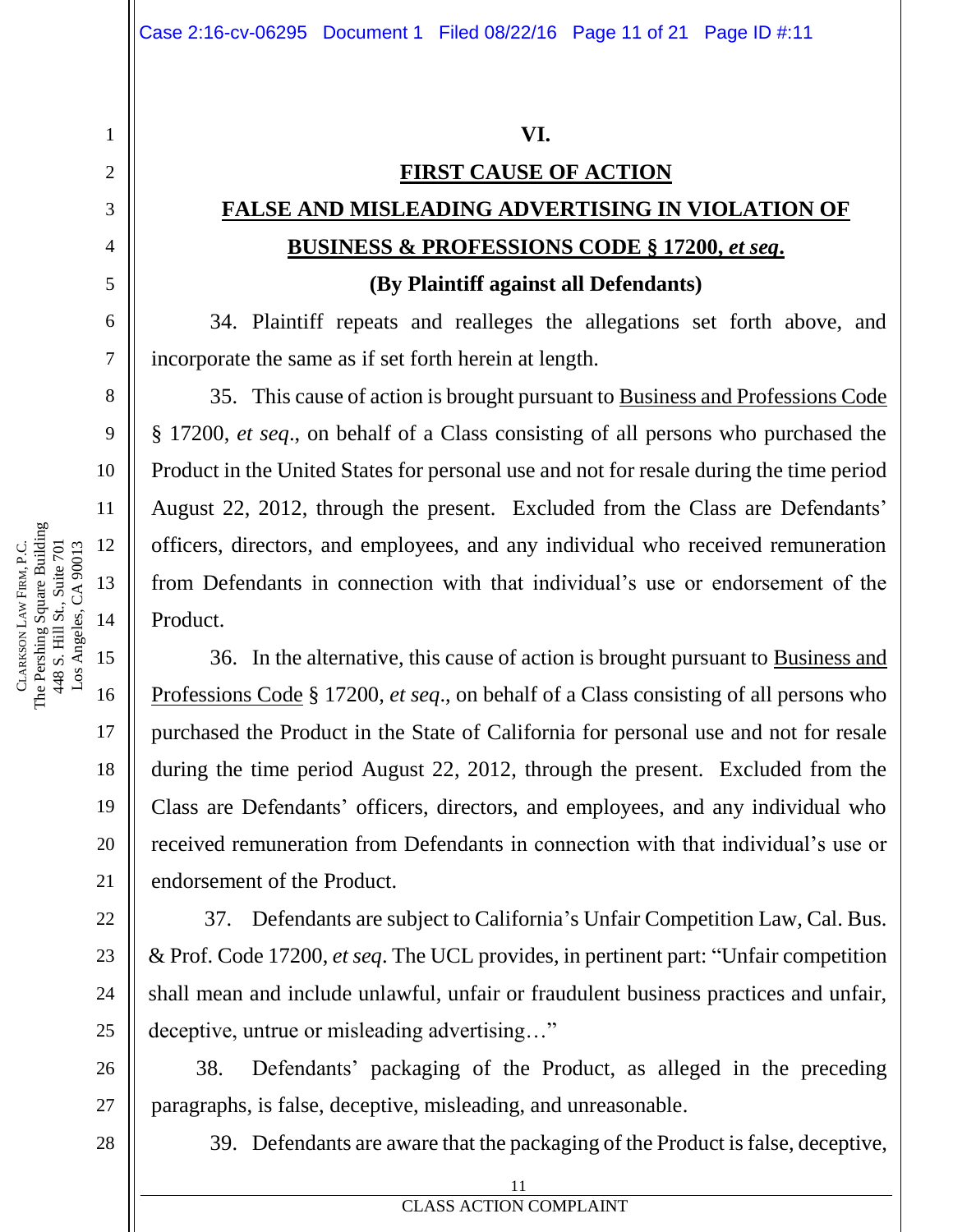misleading, and unreasonable.

40. As alleged in the preceding paragraphs, the misrepresentations by Defendants detailed above constitutes an unfair and fraudulent business practice within the meaning of California Business & Professions Code § 17200.

41. There were reasonably available alternatives to further Defendants' legitimate business interests, other than the conduct described herein.

42. All of the conduct alleged herein occurs and continues to occur in Defendants' business. Defendants' wrongful conduct is part of a pattern or generalized course of conduct repeated on thousands of occasions daily.

43. Pursuant to Business & Professions Code §§ 17203 and 17535, Plaintiff and the members of the Class seek an order of this Court enjoining Defendants from continuing to engage, use, or employ their practice of under filling the Product's containers. Likewise, Plaintiff and the members of the Class seek an order requiring Defendants to disclose such misrepresentations, and additionally request an order awarding Plaintiff restitution of the money wrongfully acquired by Defendants by means of responsibility attached to Defendants' failure to disclose the existence and significance of said misrepresentations in an amount to be determined at trial.

44. Plaintiff and the Class have suffered injury in fact and have lost money as a result of Defendants' unlawful slack-fill. Indeed, Plaintiff paid an unwarranted premium for these products. Plaintiff would not have purchased the Product if she had known that the containers were not adequately filled and is therefore entitled to restitution in an amount to be determined at trial.

#### **VII.**

### **SECOND CAUSE OF ACTION**

# **FALSE AND MISLEADING ADVERTISING IN VIOLATION OF**

## **BUSINESS & PROFESSIONS CODE § 17500,** *et seq***.**

#### **(By Plaintiff against all Defendants)**

45. Plaintiff repeats and realleges the allegations set forth in the preceding

1

2

3

4

5

6

7

8

9

10

11

17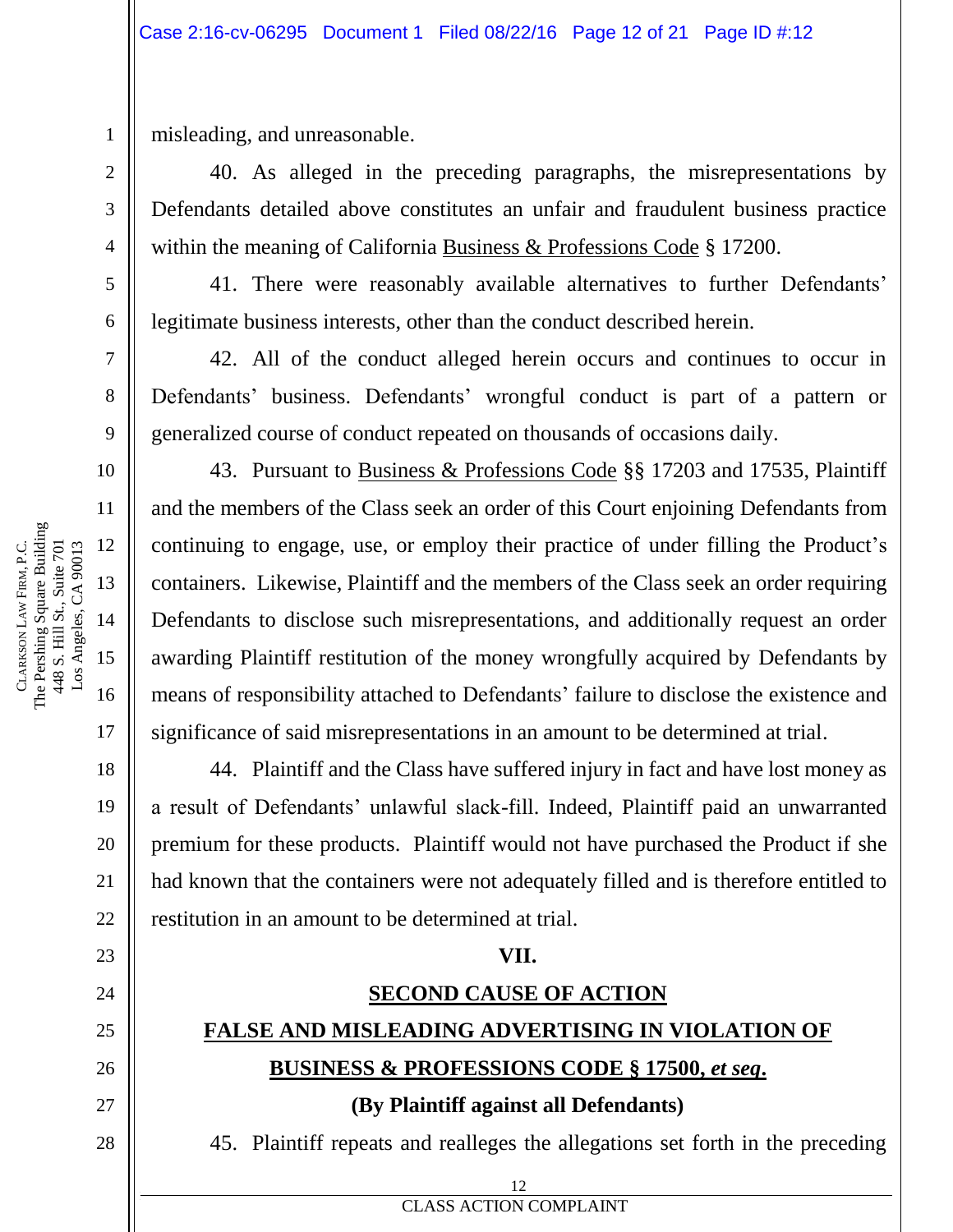paragraphs, and incorporates the same as if set forth herein at length.

46. This cause of action is brought pursuant to Business and Professions Code § 17200, *et seq*., on behalf of a Class consisting of all persons who purchased the Product in the United States for personal use and not for resale during the time period August 22, 2012, through the present. Excluded from the Class are Defendants' officers, directors, and employees, and any individual who received remuneration from Defendants in connection with that individual's use or endorsement of the Product.

47. In the alternative, this cause of action is brought pursuant to Business and Professions Code § 17200, *et seq*., on behalf of a Class consisting of all persons who purchased the Product in the State of California for personal use and not for resale during the time period August 22, 2012 through the present. Excluded from the Class are Defendants' officers, directors, and employees, and any individual who received remuneration from Defendants in connection with that individual's use or endorsement of the Product.

48. California's False Advertising Law, Cal. Bus. & Prof. Code 17500, *et seq*., makes it "unlawful for any person to make or disseminate or cause to be made or disseminated before the public in this state, in any advertising device or in any other manner or means whatever, including over the Internet, any statement, concerning personal property or services, professional or otherwise, or performance or disposition thereof, which is untrue or misleading and which is known, or which by the exercise of reasonable care should be known, to be untrue or misleading."

49. Defendants committed acts of false advertising, as defined by §17500, by misrepresenting that the Product contained an adequate amount of candies for a container of its size and that the Product is legal for sale in the United States.

50. Defendants knew or should have known, through the exercise of reasonable care that their representations about the Product were untrue and misleading.

1

2

3

4

5

6

7

8

9

10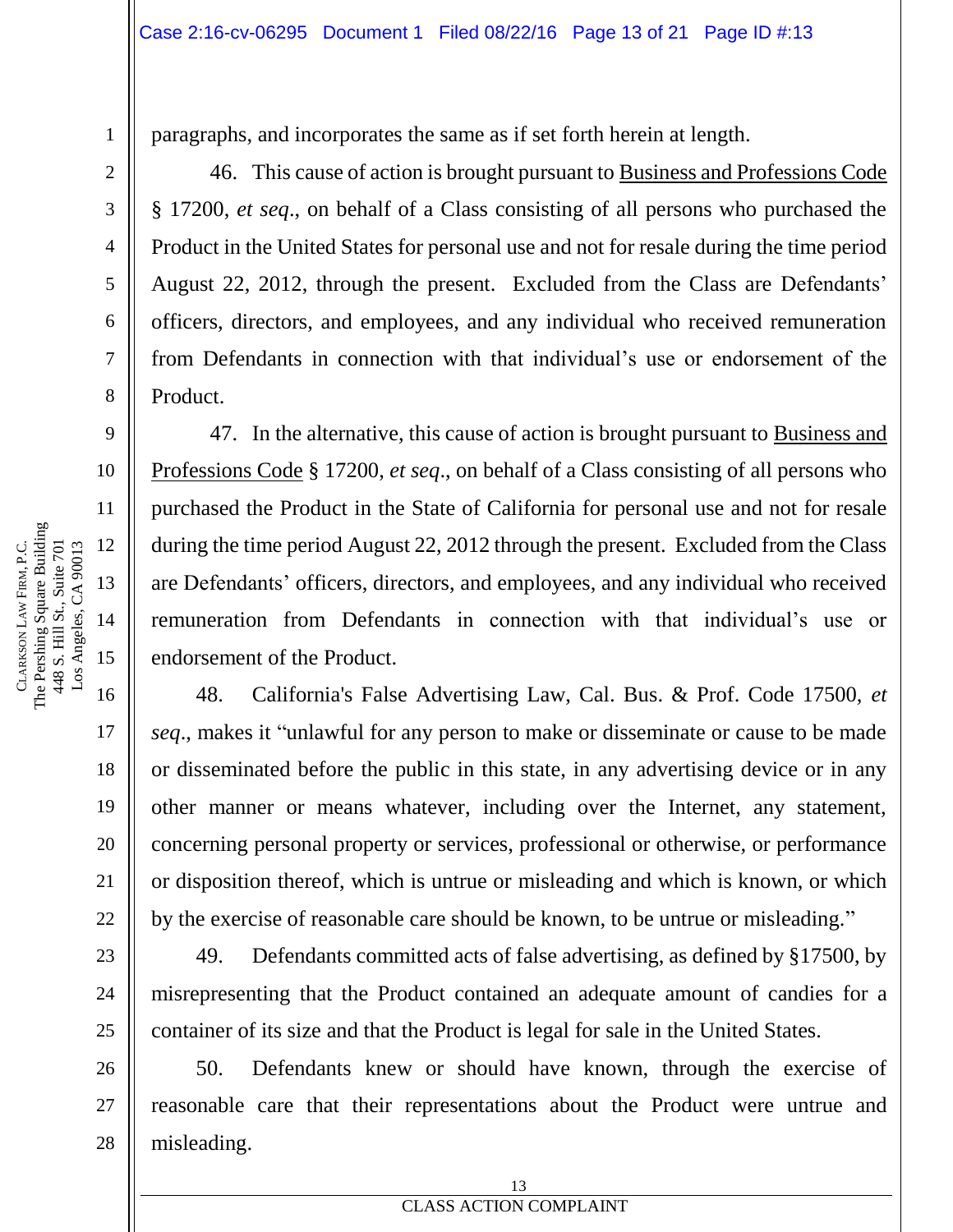51. Defendants' actions in violation of 17500 were false and misleading such that the general public is and was likely to be deceived.

1

2

3

4

5

6

7

8

9

17

18

19

20

21

22

23

24

25

26

27

28

52. Pursuant to Business & Professions Code §§ 17203 and 17535, Plaintiff and the members of the Class seek an order of this Court enjoining Defendants from continuing to engage, use, or employ their practice of under filling the Product's containers. Likewise, Plaintiff and the members of the Class seek an order requiring Defendants to disclose such misrepresentations, and additionally request an order awarding Plaintiff restitution of the money wrongfully acquired by Defendants by means of responsibility attached to Defendants' failure to disclose the existence and significance of said misrepresentations in an amount to be determined at trial.

53. Plaintiff and the Class have suffered injury in fact and have lost money as a result of Defendants' false representations. Indeed, Plaintiff purchased the Product in reliance of the claims by Defendants that the Product was of the quality represented by Defendants' packaging and advertising. Plaintiff would not have purchased the Product if she had known that the claims and advertising as described herein were false and is therefore entitled to restitution in an amount to be determined at trial.

#### **VIII.**

# **THIRD CAUSE OF ACTION VIOLATION OF CALIFORNIA CIVIL CODE § 1750,** *et seq***.**

#### **(By Plaintiff against all Defendants)**

54. Plaintiff repeats and realleges the allegations of the previous paragraphs, and incorporates the same as if set forth herein at length.

55. This cause of action is brought pursuant to Civil Code § 1750, *et seq*., the Consumers Legal Remedies Act ("CLRA"), on behalf of a Class consisting of all persons who purchased the Product in the United States for personal use and not for resale during the time period August 22, 2012, through the present. Excluded from the Class are Defendants' officers, directors, and employees, and any individual who received remuneration from Defendants in connection with that individual's use or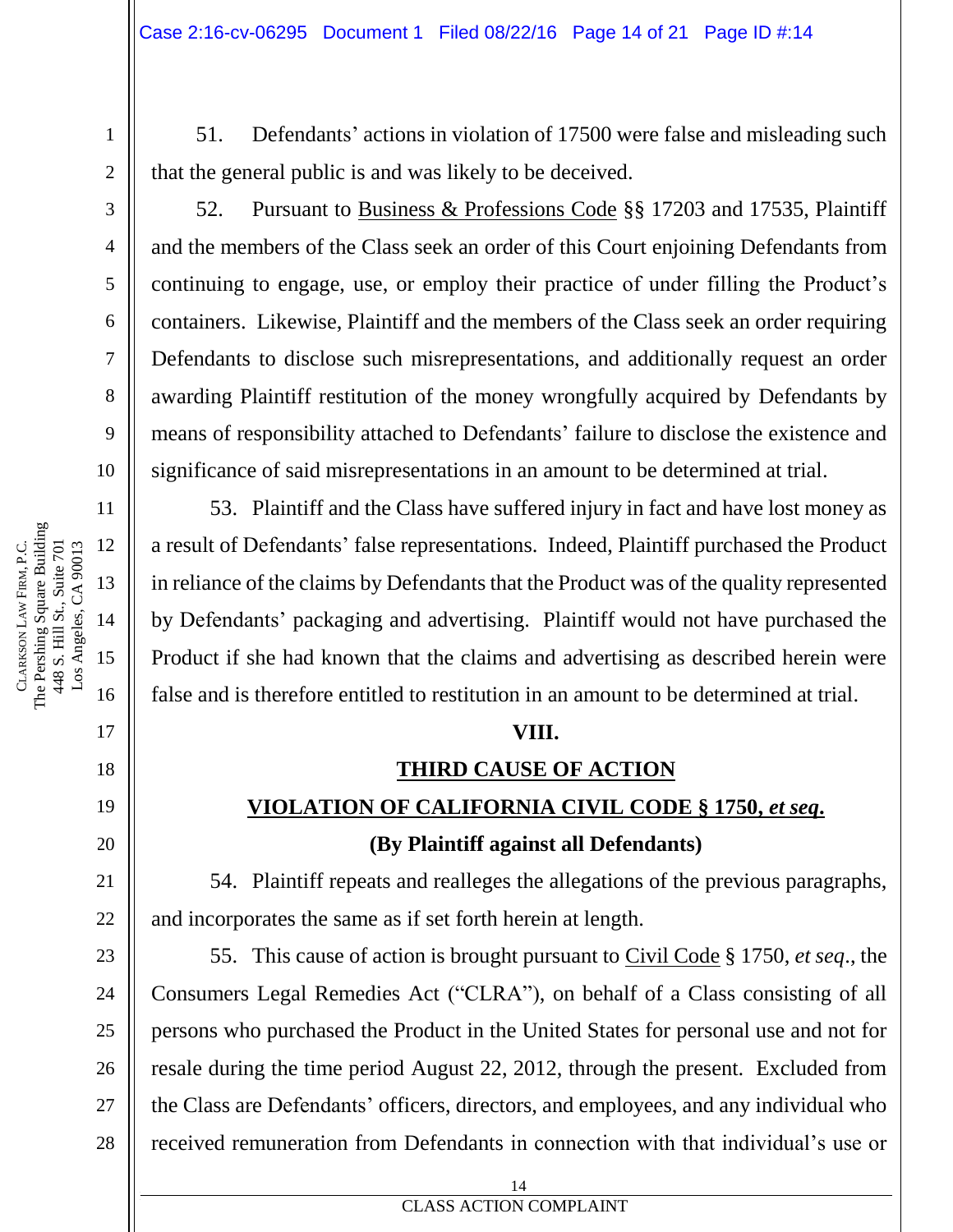endorsement of the Product.

56. In the alternative, this cause of action is brought pursuant to the CLRA on behalf of a Class consisting of all persons who purchased the Product in the State of California for personal use and not for resale during the time period August 22, 2012, through the present. Excluded from the Class are Defendants' officers, directors, and employees, and any individual who received remuneration from Defendants in connection with that individual's use or endorsement of the Product.

57. The Class consists of thousands of persons, the joinder of whom is impracticable.

58. There are questions of law and fact common to the class, which questions are substantially similar and predominate over questions affecting the individual members, including but not limited to: (a) Whether Defendants represented that the Product has characteristics, benefits, uses or quantities which it does not have; (b) Whether the existence, extent and significance of the major misrepresentations regarding the purported benefits, characteristics and efficacy of the Product violates the Act; and (c) Whether Defendants knew of the existence of these misrepresentations.

59. The policies, acts, and practices heretofore described were intended to result in the sale of the Product to the consuming public and violated and continue to violate  $\S$  1770(a)(5) and (9), of the CLRA, respectively, by representing that the Product: (1) has characteristics, ingredients, uses, benefits, and quantities which it does not have, and (2) advertising the Product with intent not to sell it as advertised.

60. Defendants fraudulently deceived Plaintiff and the Class by representing that the Product has certain characteristics, benefits, uses, and quantities which they do not have (e.g., that the Product was adequately filled with candies). In doing so, Defendants intentionally misrepresented and concealed material facts from Plaintiff and the Class. Said misrepresentations and concealment were done with the intention of deceiving Plaintiff and the Class and depriving them of their legal rights and

1

2

3

4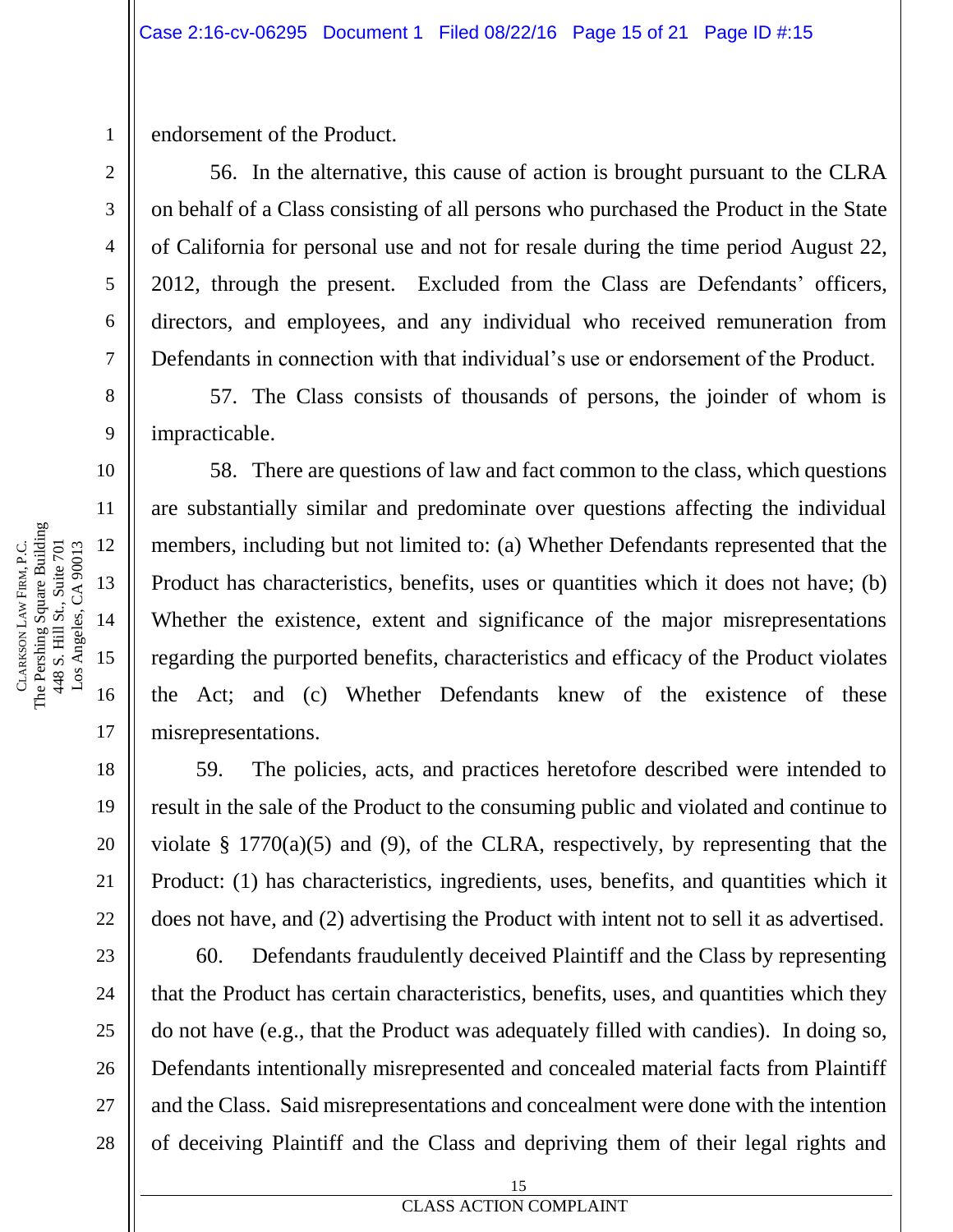|                         |                                                            |                       | $\overline{\mathcal{L}}$ |
|-------------------------|------------------------------------------------------------|-----------------------|--------------------------|
|                         |                                                            |                       |                          |
|                         |                                                            |                       |                          |
|                         |                                                            |                       |                          |
|                         |                                                            |                       | 5 6 7 8 9                |
|                         |                                                            |                       |                          |
|                         |                                                            |                       | 10                       |
|                         | The Pershing Square Building<br>448 S. Hill St., Suite 701 | Los Angeles, CA 90013 | 11                       |
|                         |                                                            |                       | 12                       |
| CLARKSON LAW FIRM, P.C. |                                                            |                       | 13                       |
|                         |                                                            |                       | 14                       |
|                         |                                                            |                       | 15                       |
|                         |                                                            |                       | 16                       |
|                         |                                                            |                       | 17                       |

18

19

20

21

22

23

24

25

26

money.

1

2

3

61. Defendants fraudulently deceived Plaintiff and the Class by advertising the Product with intent not to sell it as advertised (e.g., by intentionally under-filling the Product's containers). In doing so, Defendants intentionally misrepresented and concealed material facts from Plaintiff and the Class. Said misrepresentations and concealment were done with the intention of deceiving Plaintiff and the Class and depriving them of their legal rights and money.

62. Defendants knew or should have known, through the exercise of reasonable care that the Product's packaging was misleading.

63. Defendants' actions as described hereinabove were done with conscious disregard of Plaintiff's rights and Defendants were wanton and malicious in its concealment of the same.

64. Plaintiff and the Class have suffered injury in fact and have lost money as a result of Defendants' false representations and is therefore entitled to restitution in an amount to be determined at trial.

#### **IX.**

#### **FOURTH CAUSE OF ACTION**

## **BREACH OF IMPLIED WARRANTY OF MERCHANTABILITY**

### **(By Plaintiff against all Defendants)**

65. Plaintiff repeats and realleges the allegations of the previous paragraphs, and incorporates the same as if set forth herein at length.

66. Plaintiff brings this claim individually and on behalf of the members of the proposed Class against Defendants.

67. Defendants, as the designer, manufacturer, marketer, distributor, and/or seller, impliedly warranted that the Product contained an adequate amount of candies for a container of its size and that the Products is legal for sale in the United States.

27 28 68. Defendants breached the warranty implied in the contract for the sale of the Product because it could not pass without objection in the trade under the contract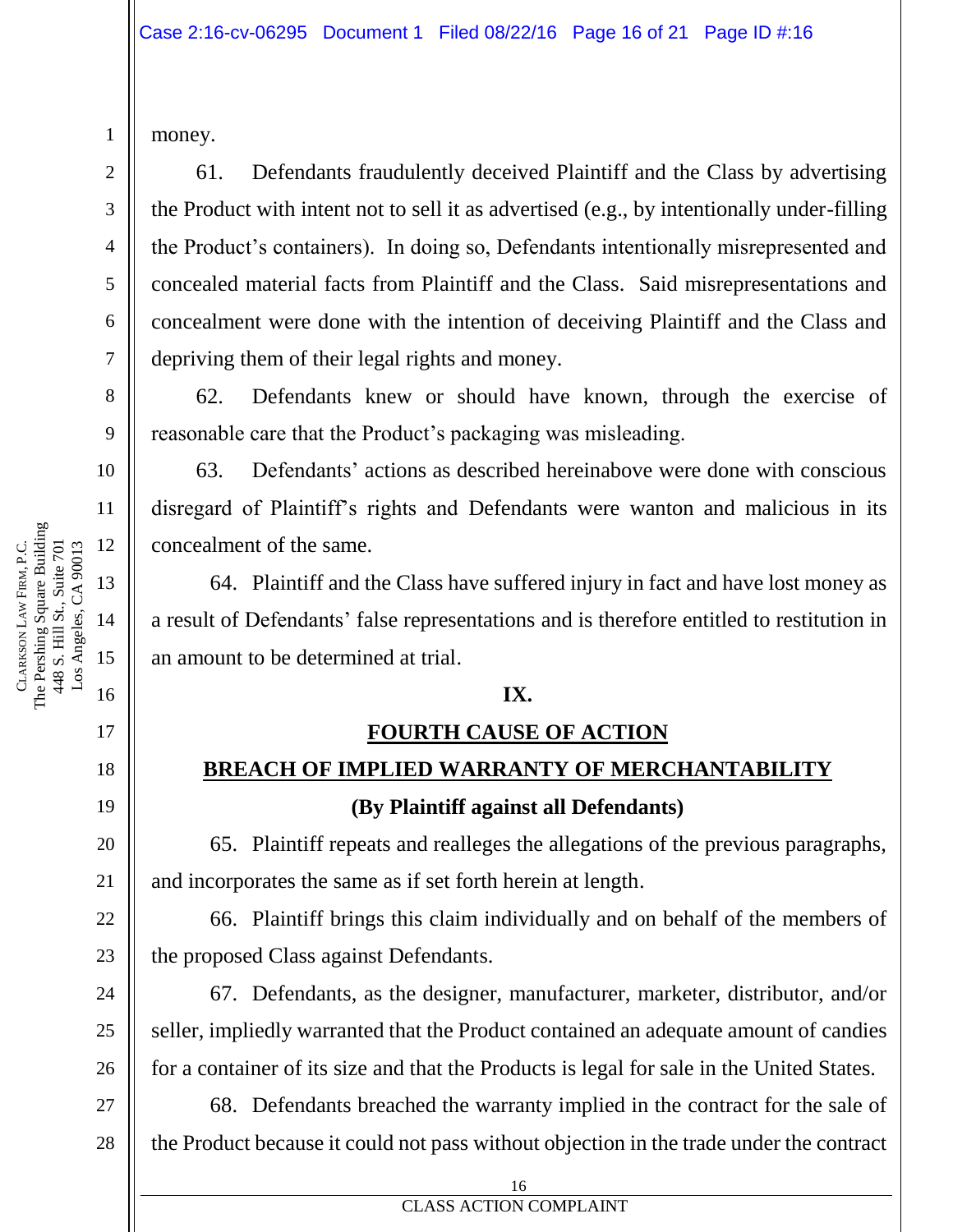description, the goods were not of fair average quality within the description, and the goods were unfit for their intended and ordinary purpose because the Product does not contain an adequate amount of candies for a container of its size and is illegal for sale in the United States. As a result, Plaintiff and Class members did not receive the goods as impliedly warranted by Defendants to be merchantable.

69. Plaintiff and Class members purchased the Product in reliance upon Defendants' skill and judgment and the implied warranties of fitness for the purpose.

70. The Product was defectively designed and unfit for its intended purpose, and Plaintiff and Class members did not receive the goods as warranted.

71. As a direct and proximate cause of Defendants' breach of the implied warranty, Plaintiff and the Class have suffered injury in fact and have lost money as a result of Defendants' false representations. Indeed, Plaintiff purchased the Product in reliance of the claims by Defendants that the Product was of the quality represented by Defendants' packaging. Plaintiff would not have purchased the Product if she had known that the claims and advertising as described herein were false.

#### **X.**

#### **FIFTH CAUSE OF ACTION**

#### **UNJUST ENRICHMENT**

#### **(By Plaintiff against all Defendants)**

72. Plaintiff hereby incorporates by reference the allegations contained in all preceding paragraphs of this complaint.

73. Plaintiff brings this claim individually and on behalf of the members of the proposed Class against Defendants.

74. Plaintiff and Class members conferred benefits on Defendants by purchasing the Product.

26 27 28 75. Defendants have been unjustly enriched in retaining the revenues derived from Plaintiff and Class members' purchases of the Product. Retention of those moneys under these circumstances is unjust and inequitable because Defendants

1

2

3

4

5

6

7

8

9

10

11

17

18

19

20

21

22

23

24

```
17
```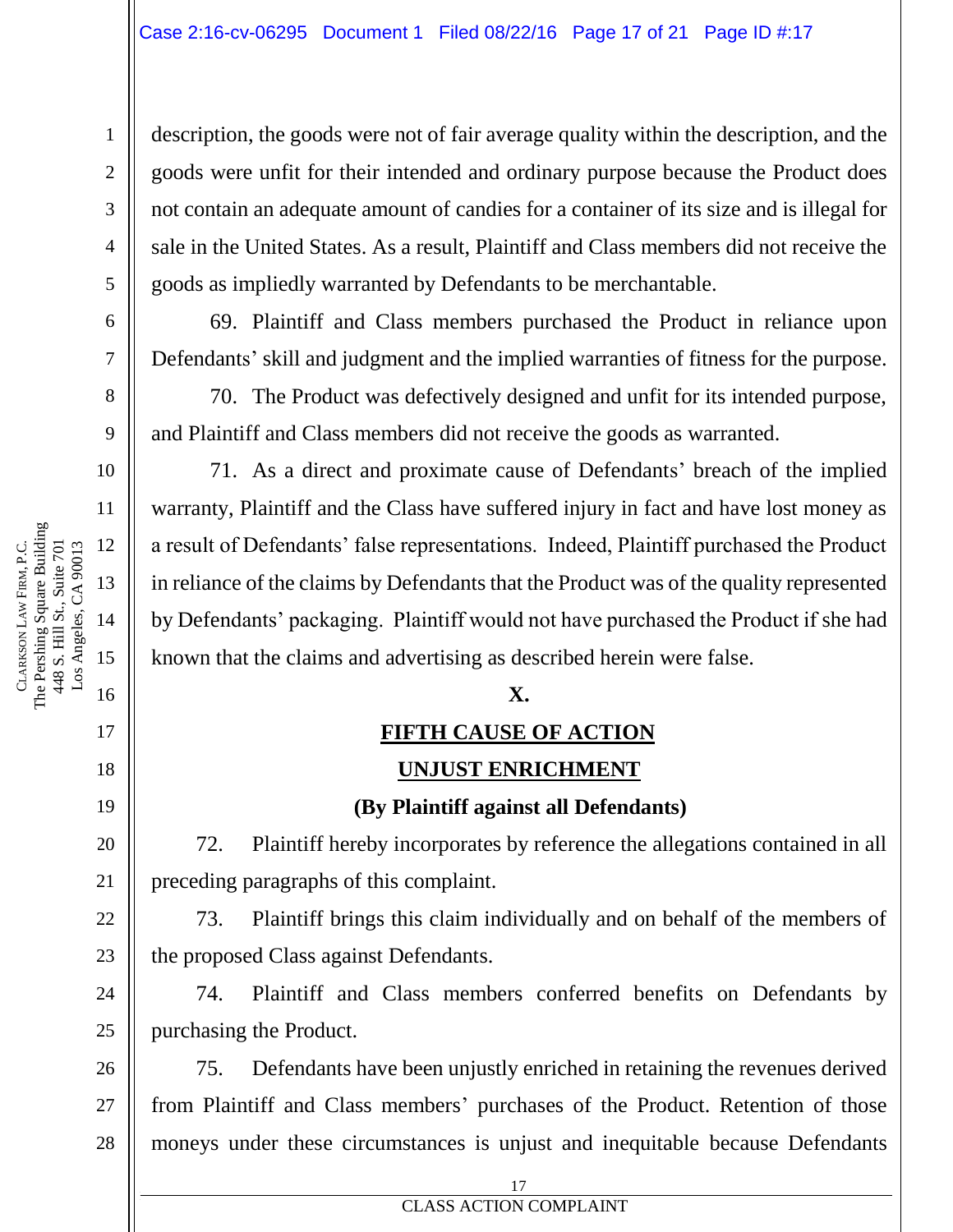misrepresented that the Product contained an adequate amount of candies for a container of its size and that the Product is legal for sale in the United States. These misrepresentations caused injuries to Plaintiff and Class members because they would not have purchased the Product if the true facts were known.

76. Because Defendants' retention of the non-gratuitous benefits conferred on them by Plaintiff and Class members is unjust and inequitable, Defendants must pay restitution to Plaintiff and Class members for its unjust enrichment, as ordered by the Court.

#### **XI.**

# **SIXTH CAUSE OF ACTION NEGLIGENT MISREPRESENTATION**

#### **(By Plaintiff against all Defendants)**

77. Plaintiff hereby incorporates by reference the allegations contained in all preceding paragraphs of this complaint.

78. Plaintiff brings this claim individually and on behalf of the members of the proposed Class against Defendants.

79. As discussed above, Defendants misrepresented that the Product contained an adequate amount of candies for a container of its size and that the Product is legal for sale in the United States. Defendants had a duty to disclose this information.

80. At the time Defendants made these representations, Defendants knew or should have known that these representations were false or made them without knowledge of their truth or veracity.

81. At an absolute minimum, Defendants negligently misrepresented and/or negligently omitted material facts about the Product.

82. The negligent misrepresentations and omissions made by Defendants, upon which Plaintiff and Class members reasonably and justifiably relied, were intended to induce and actually induced Plaintiff and Class members to purchase the

1

2

3

4

5

6

7

8

9

10

11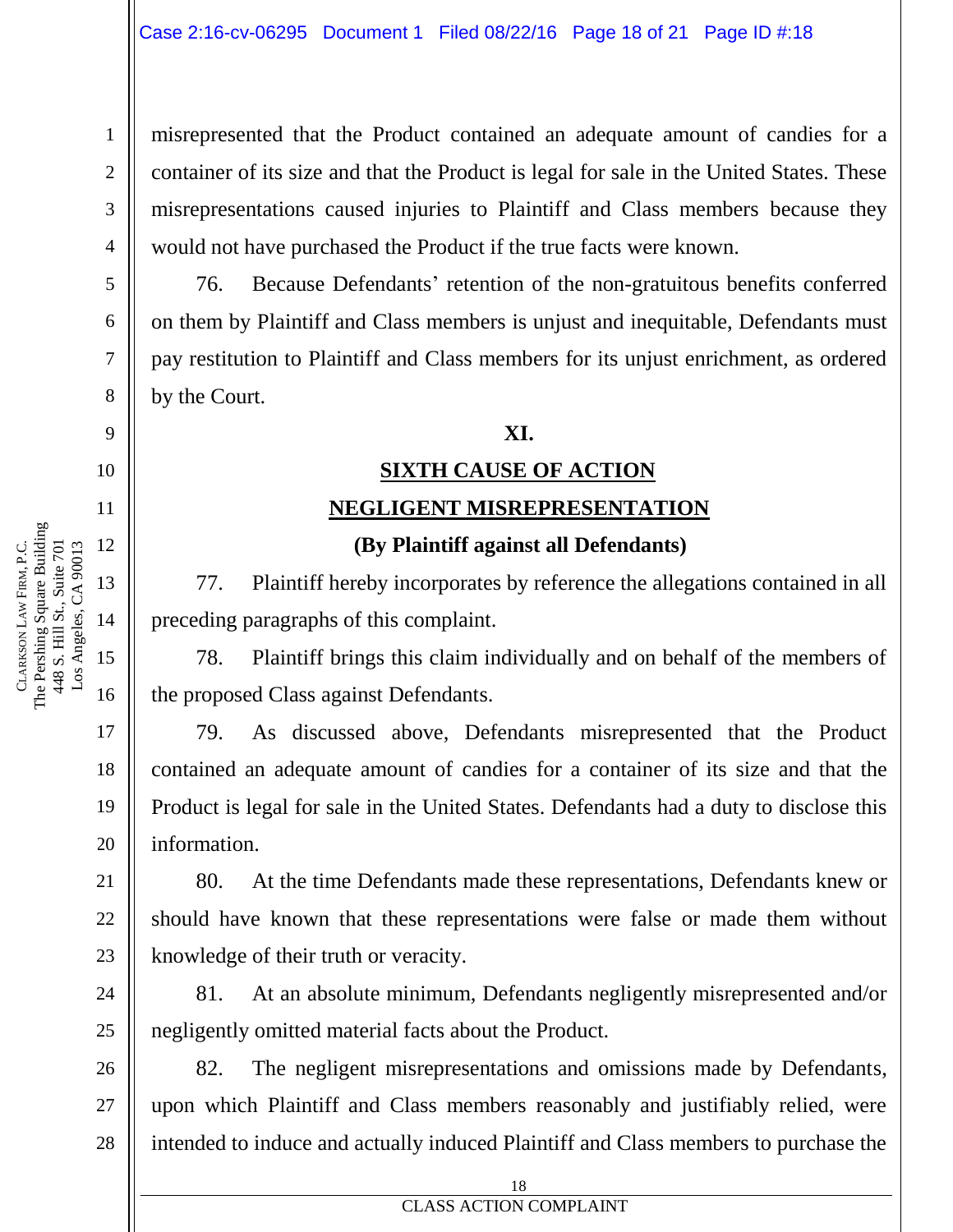Product.

1

2

3

4

5

6

7

8

9

10

17

18

19

20

21

22

23

24

25

83. Plaintiff and Class members would not have purchased the Product if the true facts had been known.

84. The negligent actions of Defendants caused damage to Plaintiff and Class members, who are entitled to damages and other legal and equitable relief as a result.

#### **XII.**

#### **SEVENTH CAUSE OF ACTION**

#### **FRAUD**

#### **(By Plaintiff against all Defendants)**

85. Plaintiff hereby incorporates by reference the allegations contained in all preceding paragraphs of this complaint.

86. Plaintiff brings this claim individually and on behalf of the members of the proposed Class against Defendants.

87. As discussed above, Defendants provided Plaintiff and Class members with false or misleading material information and failed to disclose material facts about the Product, including but not limited to the fact that it contained an adequate amount of candies for a container of its size and that the Product is legal for sale in the United States. These misrepresentations and omissions were made with knowledge of their falsehood.

88. The misrepresentations and omissions made by Defendants, upon which Plaintiff and Class members reasonably and justifiably relied, were intended to induce and actually induced Plaintiff and Class members to purchase the Product.

89. The fraudulent actions of Defendants caused damage to Plaintiff and Class members, who are entitled to damages and other legal and equitable relief as a result.

26 ///

///

- 27 ///
- 28

11 The Pershing Square Building 12 Los Angeles, CA 90013 FIRM, P.C. 448 S. Hill St., Suite 701 448 S. Hill St., Suite 701 Los Angeles, CA 90013 13 LAW 14 CLARKSON 15 16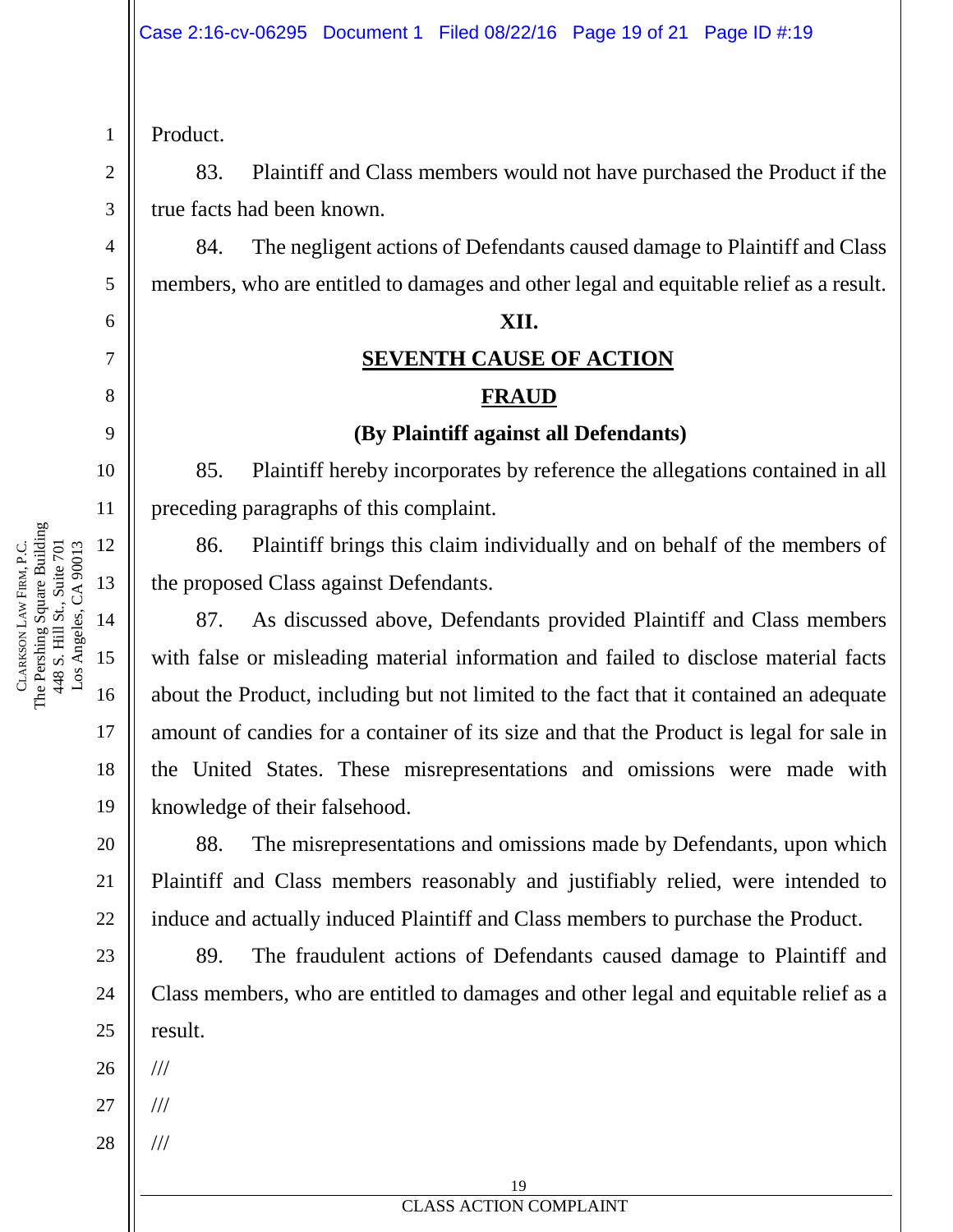#### **XIII.**

#### **PRAYER FOR RELIEF**

WHEREFORE, Plaintiff, on behalf of herself and on behalf of the members of the Class defined herein, prays for judgment and relief on all Causes of Action as follows:

- A. An order certifying that the action may be maintained as a Class Action;
	- B. An order enjoining Defendants from pursuing the policies, acts, and practices complained of herein and requiring Defendants to pay restitution to Plaintiff and all members of the Class in an amount to be determined at trial;
- C. Actual damages;
- D. Punitive damages;
- E. For pre-judgment interest from the date of filing this suit;
- F. Reasonable attorney fees;
- G. Costs of this suit; and
- H. Such other and further relief as the Court may deem necessary or appropriate.

## DATED: August 22, 2016 **CLARKSON LAW FIRM, P.C.**

 $\overbrace{\phantom{aaaaa}}$ 

Ryan J. Clarkson, Esq. Shireen M. Clarkson, Esq. Attorneys for Plaintiff and the Proposed Plaintiff Class

The Pershing Square Building 12 Los Angeles, CA 90013 FIRM, P.C. 448 S. Hill St., Suite 701 448 S. Hill St., Suite 701 Los Angeles, CA 90013 13 LAW 14 CLARKSON 15 16

1

2

3

4

5

6

7

8

9

10

11

17

18

19

20

21

22

23

24

25

26

27